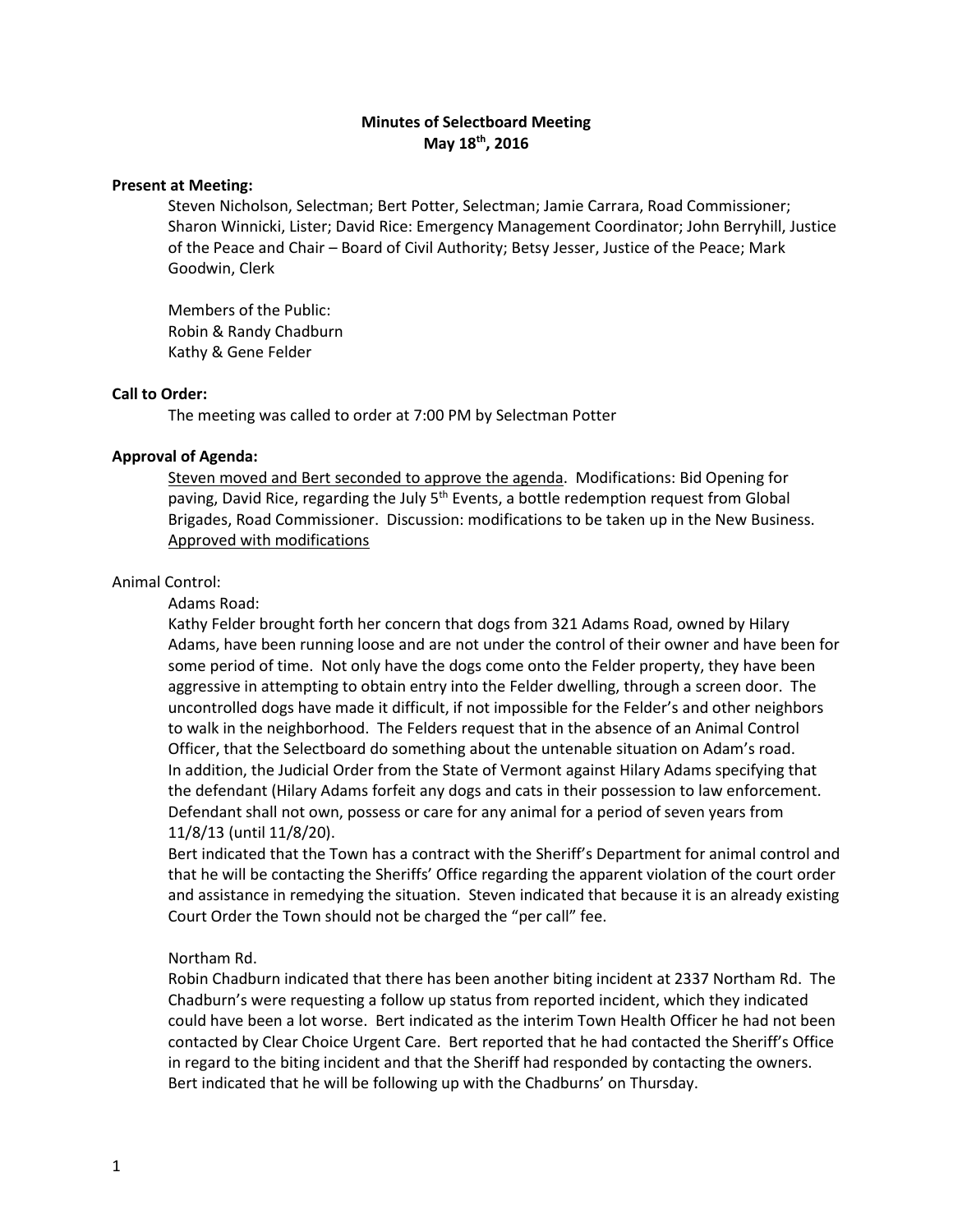## **Town Garage PACIF Recommendations:**

The initial grant application for equipment submitted to VLCT was denied, because the Level A recommendations have yet to be addressed. The primary Level A recommendation most pertinent is the Eye Wash. The Road Commissioner will obtain quotes for and Eye Wash station and installation from three vendors in order to submit with the second round of grant applications, due August 31.

## **Paving Bid Openings:**

| Vendor                        | <b>Price per Ton</b> | <b>Cold Shear</b>  | <b>Reclamation</b>  |
|-------------------------------|----------------------|--------------------|---------------------|
| <b>Fuller Sand and Gravel</b> | \$52.00 per ton      | \$2.25 per Cu. Yd. | ∣ S1.25 Per Cu. Yd. |
| Pike Industries               | $$51.85$ per ton     | \$2.00 per Cu. Yd. | S1.00 Per Cu. Yd.   |

Based on supplemental tasks including Cold Shear and Reclamation in the areas of Cold River Road from the Clarendon line to approx. 4400 Cold River Rd, 8534 Cold River Rd. to Pierce's Store in Northam and Wilmouth Hill Rd. The Road Commissioner recommends Pike accepting the Pike Industries bid.

Bert moved and Steven seconded to award the paving contract to Pike Industries. Approved

# **VLCT Grievance Appeals Training:**

John Berryhill, Chair of the BCA and Betsy Jesser, Justice of the Peace requested that the Selectboard approve \$250 on funding in order to have the VLCT do on-site training for Grievance Appeal hearings. The rationale that John indicated is that there has been changes in the statutes regarding the procedures for Grievance appeals, there are new members of the BCA since the training was last conducted and that as Chair, he feels that the members of the BCA could be making better decisions in respect to the methodology used in investigating and determining Fair Market Value if indeed they have training.

The training would be on-site and also available for the Listers, who also have new members, to attend.

Bert moved to authorize Betsy Jesser to reserve Grievance Appeal Training with VLCT for July 11 at 7:00 PM. John requested that the Clerk make initial contact with the members of the BCA and John will follow up to make sure that attendance will be maximized.

# **Appointments:**

Bert moved and Steven seconded to appoint Marina Potter as Lister. Approved

# **Excess Weight Permit:**

Bert moved and Steven seconded to approve *Cardinal Logistics* excess weight permit. Discussion: all required supporting material were submitted. Approved